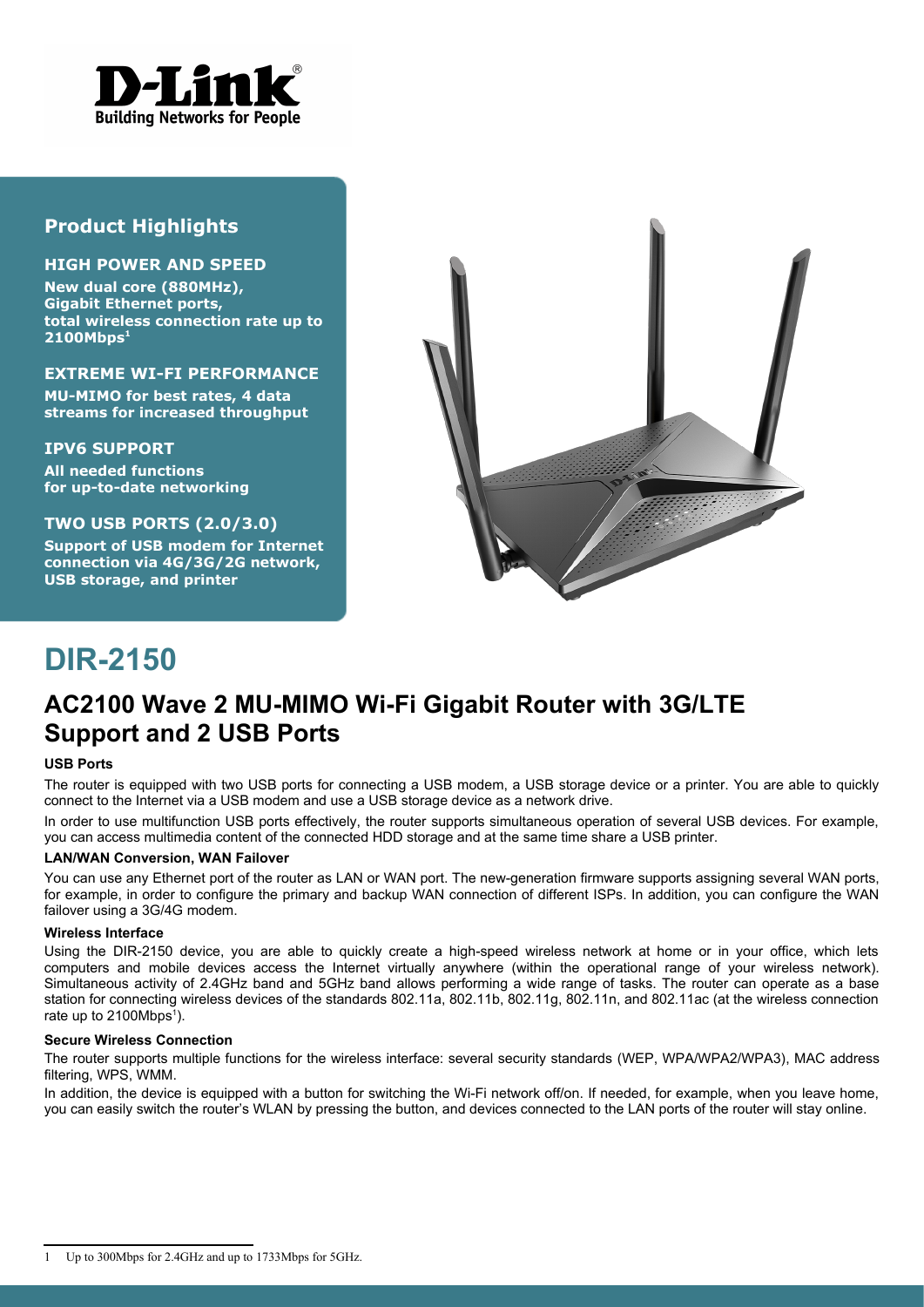

#### **Advanced Capabilities of Wireless Network**

Multi-user MIMO technology allows to distribute the router's resources to let multiple wireless clients use the Wi-Fi network efficiently, keeping high rates for HD media streaming, lag-free gaming, and fast transfer of large files.

Transmit Beamforming technology allows to flexibly change the antennas' radiation pattern and to redistribute the signal directly to wireless devices connected to the router.

Smart adjustment of Wi-Fi clients is useful for networks based on several D-Link access points or routers – when the smart adjustment function is configured on each of them, a client always connects to the access point (router) with the highest signal level.

Support of guest Wi-Fi network allows you to create a separate wireless network with individual security settings. Devices connected to the guest network will be able to access the Internet, but will be isolated from the devices and resources of the router's LAN.

#### **4-port Switch**

The built-in 4-port switch enables you to connect Ethernet-enabled computers, game consoles, and other devices to your network.

#### **Security**

The wireless router DIR-2150 includes a built-in firewall. The advanced security functions minimize threats of hacker attacks, prevent unwanted intrusions to your network, and block access to unwanted websites for users of your LAN.

The SSH protocol support provides more secure remote configuration and management of the router due to encryption of all transmitted traffic, including passwords.

In addition, the router supports IPsec and allows to create secure VPN tunnels. Support of the IKEv2 protocol allows to provide simplified message exchange and use asymmetric authentication engine upon configuration of an IPsec tunnel.

Built-in Yandex.DNS service protects against malicious and fraudulent web sites and helps to block access to adult content on children's devices.

The router also supports the SkyDNS web content filtering service, which provides more settings and opportunities for safer Internet experience for home users of all ages and for professional activities of corporate users.

Now the schedules are also implemented; they can be applied to the rules and settings of the firewall and used to reboot the router at the specified time or every specified time period and to enable/disable the wireless network and the Wi-Fi filter.

The new ad blocking function effectively blocks advertisements which appear during web surfing.

#### **Easy configuration and update**

You can configure the settings of the wireless router DIR-2150 via the user-friendly web-based interface (the interface is available in several languages).

The configuration wizard allows you to quickly switch DIR-2150 to one of the following modes: router (for connection to a wired or wireless ISP), access point, repeater, or client, and then configure all needed setting for operation in the selected mode in several simple steps.

Also DIR-2150 supports configuration and management via mobile application for Android and iPhone smartphones.

You can simply update the firmware: the router itself finds approved firmware on D-Link update server and notifies when ready to install it.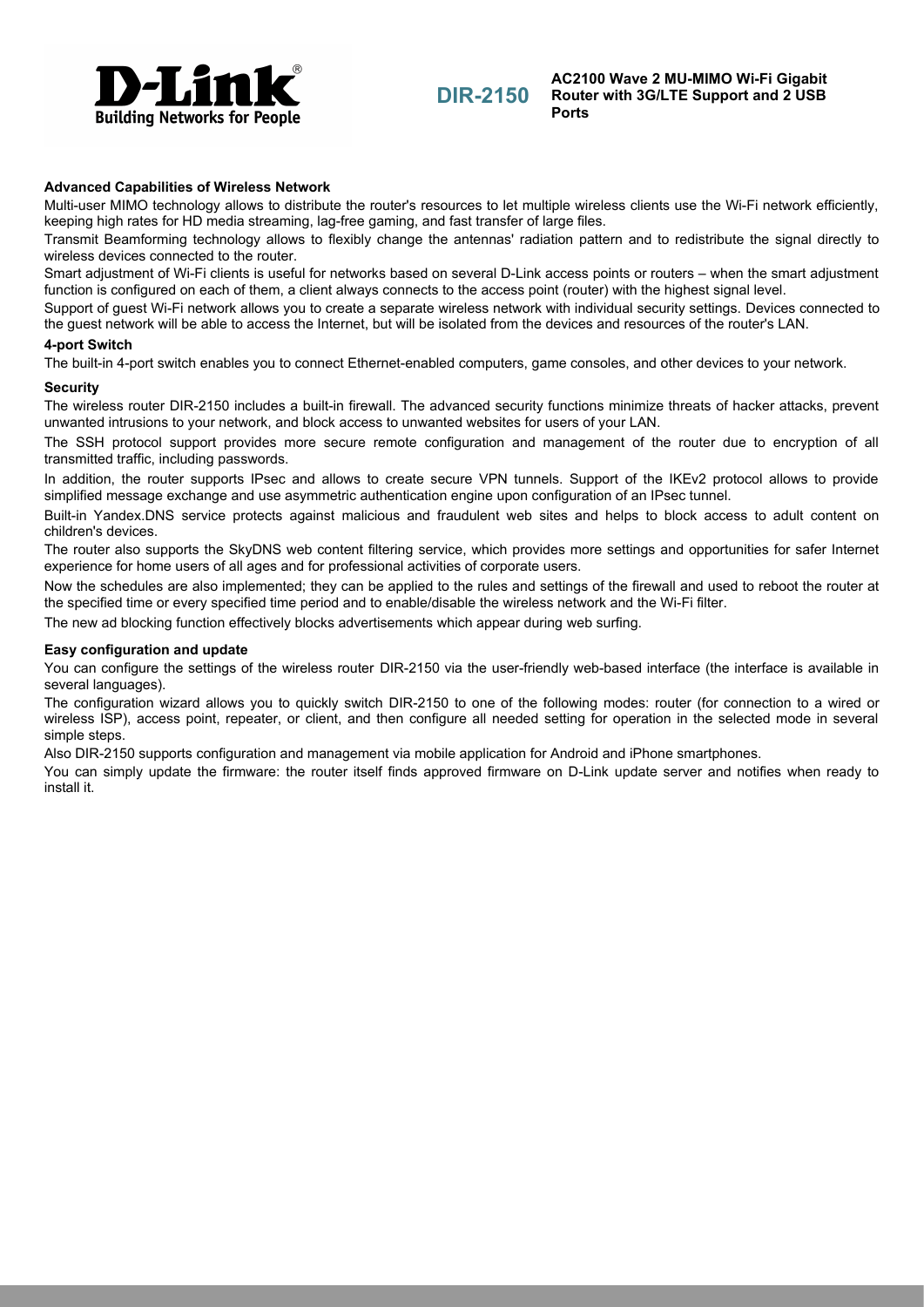

# **DIR-2150**

**AC2100 Wave 2 MU-MIMO Wi-Fi Gigabit Router with 3G/LTE Support and 2 USB Ports**

| <b>Hardware</b>        |                                                                                                                                                                                          |
|------------------------|------------------------------------------------------------------------------------------------------------------------------------------------------------------------------------------|
| <b>Processor</b>       | MT7621DAT (880MHz, dual core)<br>$\bullet$                                                                                                                                               |
| <b>RAM</b>             | 128MB, DDR3<br>٠                                                                                                                                                                         |
| <b>Flash</b>           | 128MB, NAND<br>$\bullet$                                                                                                                                                                 |
| <b>Interfaces</b>      | 10/100/1000BASE-T WAN port<br>$\bullet$<br>4 10/100/1000BASE-T LAN ports<br>٠<br>USB 2.0 port<br>USB 3.0 port                                                                            |
| <b>LEDs</b>            | Power<br>$\bullet$<br>Internet<br>WLAN 2.4G<br><b>WLAN 5G</b>                                                                                                                            |
| <b>Buttons</b>         | POWER button to power on/power off<br>$\bullet$<br>RESET button to restore factory default settings<br>WPS button to set up wireless connection and enable/disable wireless network<br>٠ |
| Antenna                | Four external non-detachable antennas (5dBi gain)<br>٠                                                                                                                                   |
| <b>MIMO</b>            | $4 \times 4$ , MU-MIMO<br>$\cdot$                                                                                                                                                        |
| <b>Power connector</b> | Power input connector (DC)<br>٠                                                                                                                                                          |

| <b>Software</b>             |                                                                                                                                                                                                                                                                                                                                                                                                                                                                                                                                                                                                                                                                                                                                                                                                                                           |
|-----------------------------|-------------------------------------------------------------------------------------------------------------------------------------------------------------------------------------------------------------------------------------------------------------------------------------------------------------------------------------------------------------------------------------------------------------------------------------------------------------------------------------------------------------------------------------------------------------------------------------------------------------------------------------------------------------------------------------------------------------------------------------------------------------------------------------------------------------------------------------------|
| <b>WAN connection types</b> | Mobile Internet (via supported USB modem)<br>$\cdot$<br>PPPoE<br>IPv6 PPPoE<br><b>PPPoE Dual Stack</b><br>Static IPv4 / Dynamic IPv4<br>Static IPv6 / Dynamic IPv6<br>PPPoE + Static IP (PPPoE Dual Access)<br>PPPoE + Dynamic IP (PPPoE Dual Access)<br>PPTP/L2TP + Static IP<br>PPTP/L2TP + Dynamic IP<br><b>L2TP Dual Stack</b><br>IPIP6 in DSLite mode<br>6in4<br>6to <sub>4</sub><br>6rd<br>$\blacksquare$                                                                                                                                                                                                                                                                                                                                                                                                                           |
| <b>Network functions</b>    | DHCP server/relay<br>$\bullet$<br>Advanced configuration of built-in DHCP server<br>$\bullet$<br>Stateful/Stateless mode for IPv6 address assignment, IPv6 prefix delegation<br>Automatic obtainment of LAN IP address (for access point/repeater/client modes)<br>DNS relay<br>Dynamic DNS<br>Static IPv4/IPv6 routing<br><b>IGMP/MLD Proxy</b><br><b>RIP</b><br>Support of UPnP IGD<br>Support of VLAN<br>WAN ping respond<br>Support of SIP ALG<br>Support of RTSP<br><b>WAN</b> failover<br>LAN/WAN conversion<br>Multi-WAN support<br>Autonegotiation of speed, duplex mode, and flow control / Manual speed and duplex<br>mode setup for each Ethernet port<br>Built-in UDPXY application<br>XUPNPD plug-in<br>Equal load distribution while using several WAN connections (traffic balancing)<br>Support of VRRP<br>Port mirroring |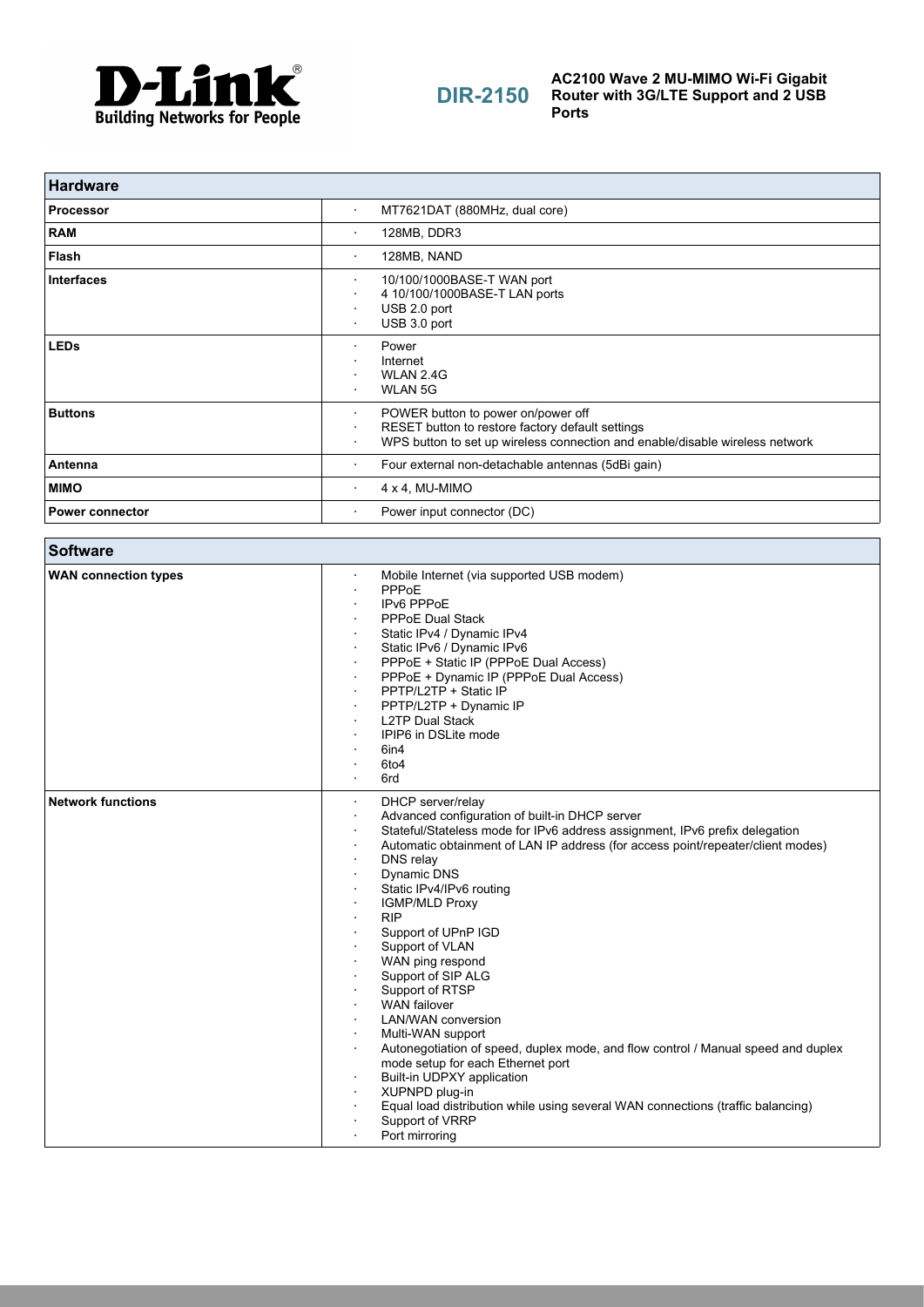

| <b>Software</b>                  |                                                                                                                                                                                                                                                                                                                                                                                                                                                                                                                                                                                                                                                                                                                                                                                                                                                                                |
|----------------------------------|--------------------------------------------------------------------------------------------------------------------------------------------------------------------------------------------------------------------------------------------------------------------------------------------------------------------------------------------------------------------------------------------------------------------------------------------------------------------------------------------------------------------------------------------------------------------------------------------------------------------------------------------------------------------------------------------------------------------------------------------------------------------------------------------------------------------------------------------------------------------------------|
| <b>Firewall functions</b>        | Network Address Translation (NAT)<br>Stateful Packet Inspection (SPI)<br>IPv4/IPv6 filter<br><b>MAC</b> filter<br><b>URL</b> filter<br>Ad blocking function<br><b>DMZ</b><br>Virtual servers<br>Built-in Yandex.DNS web content filtering service<br>Built-in SkyDNS web content filtering service                                                                                                                                                                                                                                                                                                                                                                                                                                                                                                                                                                             |
| <b>VPN</b>                       | IPsec/PPTP/L2TP/PPPoE pass-through<br>٠<br>PPTP/L2TP servers<br>PPTP/L2TP tunnels<br><b>L2TP over IPsec</b><br>GRE/EoGRE/EoIP/IPIP tunnels<br><b>IPsec tunnels</b><br>Transport/Tunnel mode<br>IKEv1/IKEv2 support<br>DES encryption<br><b>NAT Traversal</b><br>Support of DPD (Keep-alive for VPN tunnels)                                                                                                                                                                                                                                                                                                                                                                                                                                                                                                                                                                    |
| <b>USB interface functions</b>   | USB modem<br>Auto connection to available type of supported network (4G/3G/2G)<br>Auto configuration of connection upon plugging in USB modem<br>Enabling/disabling PIN code check, changing PIN code <sup>2</sup><br>Sending/receiving/reading/removing SMS messages <sup>2</sup><br>Support of USSD requests <sup>2</sup><br>USB storage<br>File browser<br>Print server<br>Access to storage via accounts<br>Built-in Samba/FTP/DLNA server<br>Built-in Transmission torrent client; uploading/downloading files from/to USB storage                                                                                                                                                                                                                                                                                                                                        |
| <b>Management and monitoring</b> | Local and remote access to settings through SSH/TELNET/WEB (HTTP/HTTPS)<br>Multilingual web-based interface for configuration and management<br>Support of D-Link Assistant application for Android and iPhone smartphones<br>Notification on connection problems and auto redirect to settings<br>Firmware update via web-based interface<br>Automatic notification on new firmware version<br>Saving/restoring configuration to/from file<br>Support of logging to remote host/connected USB storage<br>Automatic synchronization of system time with NTP server and manual time/date setup<br>Ping utility<br>Traceroute utility<br>TR-069 client<br>SNMP agent<br>Schedules for rules and settings of firewall, automatic reboot, and enabling/disabling<br>wireless network and Wi-Fi filter<br>Automatic upload of configuration file from ISP's server (Auto Provision) |

<span id="page-3-0"></span>

| <b>Wireless Module Parameters</b>                                                                                     |                                                                                                |
|-----------------------------------------------------------------------------------------------------------------------|------------------------------------------------------------------------------------------------|
| <b>Standards</b>                                                                                                      | IEEE 802.11ac Wave 2<br>IEEE 802.11a/b/g/n<br>IEEE 802.11k/v                                   |
| <b>Frequency range</b><br>The frequency range depends upon the radio<br>frequency regulations applied in your country | $2400 \sim 2483.5$ MHz<br>$5150 \sim 5350$ MHz<br>$5650 \sim 5850$ MHz                         |
| <b>Wireless connection security</b>                                                                                   | <b>WFP</b><br>WPA/WPA2 (Personal/Enterprise)<br>WPA3 (Personal)<br>MAC filter<br>WPS (PBC/PIN) |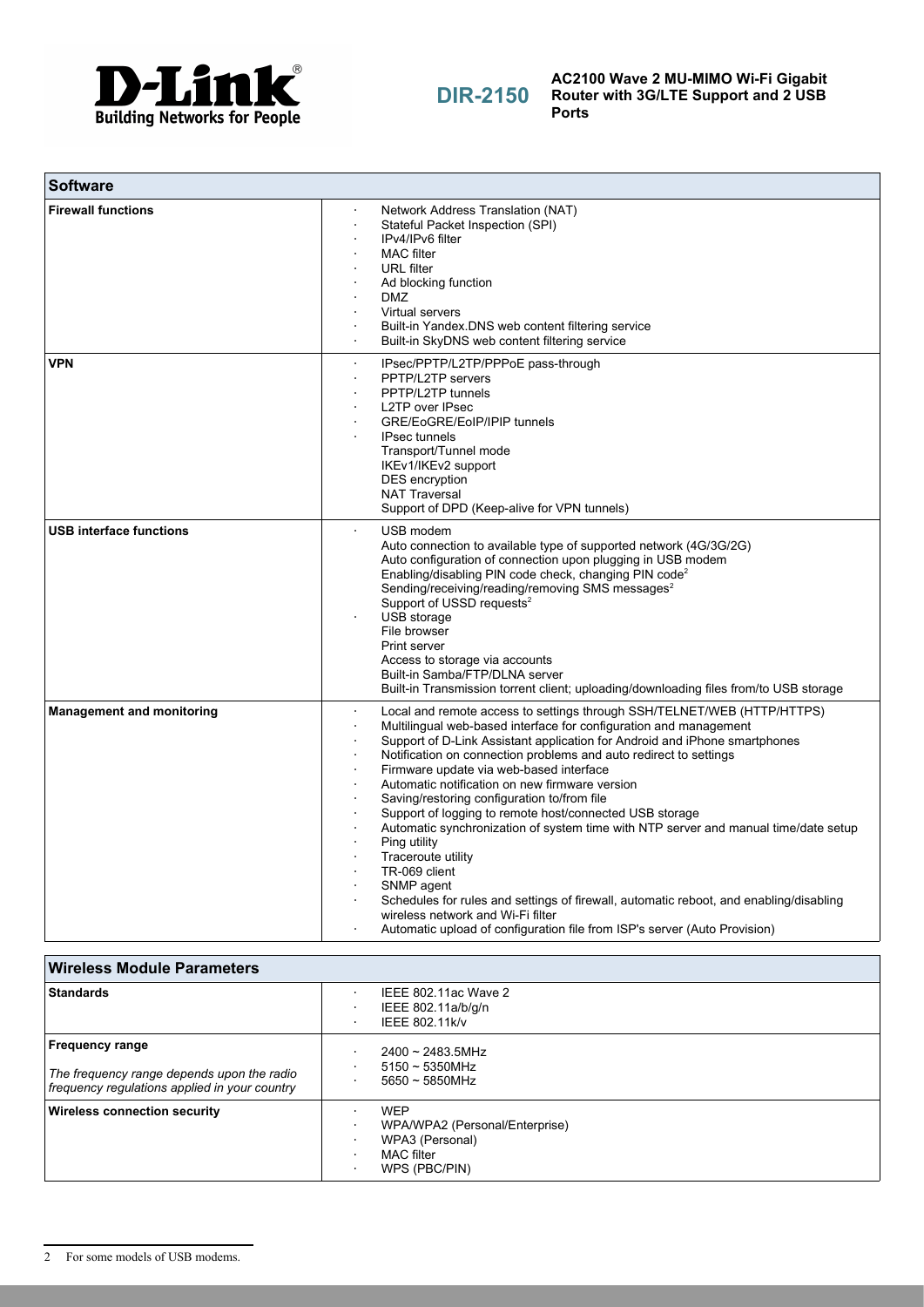

**DIR-2150**

**AC2100 Wave 2 MU-MIMO Wi-Fi Gigabit Router with 3G/LTE Support and 2 USB Ports**

| <b>Wireless Module Parameters</b>                                                                                            |                                                                                                                                                                                                                                                                                                                                                                                                                                                          |
|------------------------------------------------------------------------------------------------------------------------------|----------------------------------------------------------------------------------------------------------------------------------------------------------------------------------------------------------------------------------------------------------------------------------------------------------------------------------------------------------------------------------------------------------------------------------------------------------|
| <b>Advanced functions</b>                                                                                                    | Support of client mode<br>WMM (Wi-Fi QoS)<br>Information on connected Wi-Fi clients<br>Advanced settings<br>Smart adjustment of Wi-Fi clients<br>Guest Wi-Fi / support of MBSSID<br>Periodic scan of channels, automatic switch to least loaded channel<br>Support of 5GHz TX Beamforming<br>Wider bandwidth (up to 160MHz)<br>Autonegotiation of channel bandwidth in accordance with environment conditions (20/40)<br>Coexistence)<br>Support of STBC |
| <b>Wireless connection rate</b>                                                                                              | IEEE 802.11a: 6, 9, 12, 18, 24, 36, 48, and 54Mbps<br>IEEE 802.11b: 1, 2, 5.5, and 11Mbps<br>IEEE 802.11g: 6, 9, 12, 18, 24, 36, 48, and 54Mbps<br>IEEE 802.11n (2.4GHz): from 6.5 to 300Mbps (from MCS0 to MCS15)<br>IEEE 802.11n (5GHz): from 6.5 to 600Mbps (from MCS0 to MCS30)<br>IEEE 802.11ac (5GHz): from 6.5 to 1733Mbps (from MCS0 to MCS9)                                                                                                    |
| <b>Transmitter output power</b>                                                                                              | 802.11a (typical at room temperature 25 °C)<br>$\blacksquare$<br>15dBm                                                                                                                                                                                                                                                                                                                                                                                   |
| The maximum value of the transmitter output<br>power depends upon the radio frequency<br>regulations applied in your country | 802.11b (typical at room temperature 25 °C)<br>15dBm                                                                                                                                                                                                                                                                                                                                                                                                     |
|                                                                                                                              | 802.11g (typical at room temperature 25 °C)<br>15dBm                                                                                                                                                                                                                                                                                                                                                                                                     |
|                                                                                                                              | 802.11n (typical at room temperature 25 °C)<br>2.4/5GHz<br>15dBm                                                                                                                                                                                                                                                                                                                                                                                         |
|                                                                                                                              | 802.11ac (typical at room temperature 25 °C)<br>15dBm                                                                                                                                                                                                                                                                                                                                                                                                    |
| <b>Receiver sensitivity</b>                                                                                                  | 802.11a (typical at PER < 10% (1000-byte PDUs) at room temperature 25 °C)<br>$-93.5$ d $Bm$                                                                                                                                                                                                                                                                                                                                                              |
|                                                                                                                              | 802.11b (typical at PER = 8% (1000-byte PDUs) at room temperature 25 °C)<br>-97dBm                                                                                                                                                                                                                                                                                                                                                                       |
|                                                                                                                              | 802.11g (typical at PER < 10% (1000-byte PDUs) at room temperature 25 °C)<br>-77dBm                                                                                                                                                                                                                                                                                                                                                                      |
|                                                                                                                              | 802.11n (typical at PER = 10% (1000-byte PDUs) at room temperature 25 °C)<br>2.4GHz<br>-72dBm<br>5GHz<br>-70.5dBm                                                                                                                                                                                                                                                                                                                                        |
|                                                                                                                              | 802.11ac (typical at PER = 10% (1000-byte PDUs) at room temperature 25 °C)<br>$-60.5$ d $Bm$                                                                                                                                                                                                                                                                                                                                                             |
| <b>Modulation schemes</b>                                                                                                    | 802.11a: BPSK, QPSK, 16QAM, 64QAM with OFDM<br>802.11b: DQPSK, DBPSK, DSSS, CCK<br>802.11g: BPSK, QPSK, 16QAM, 64QAM with OFDM<br>802.11n: BPSK, QPSK, 16QAM, 64QAM, 256QAM with OFDM<br>802.11ac: BPSK, QPSK, 16QAM, 64QAM, up to 256QAM with OFDM                                                                                                                                                                                                      |
|                                                                                                                              |                                                                                                                                                                                                                                                                                                                                                                                                                                                          |

| <b>Physical Parameters</b>         |                                          |
|------------------------------------|------------------------------------------|
| Dimensions $(L \times W \times H)$ | 132 x 205 x 36 mm (5.19 x 8.07 x 1.4 in) |
| ∣ Weight                           | 340 g (0.75 lb)                          |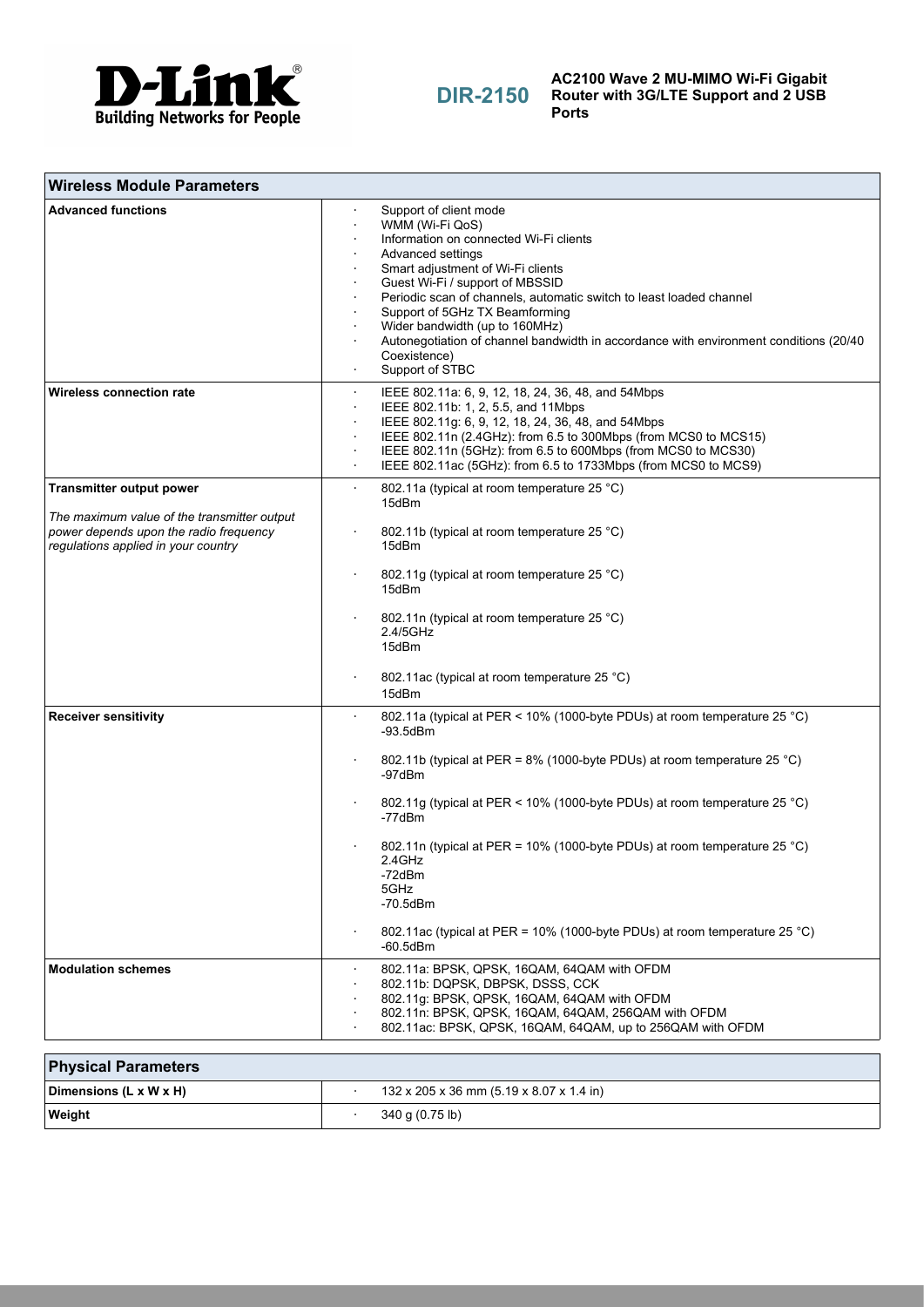

# **DIR-2150**

#### **AC2100 Wave 2 MU-MIMO Wi-Fi Gigabit Router with 3G/LTE Support and 2 USB Ports**

| <b>Operating Environment</b> |                                                                                         |
|------------------------------|-----------------------------------------------------------------------------------------|
| ∣ Power                      | Output: 12V DC, 2A                                                                      |
| Temperature                  | Operating: from 0 to 40 $^{\circ}$ C<br>Storage: from -20 to 65 °C                      |
| <b>Humidity</b>              | Operating: from 10% to 90% (non-condensing)<br>Storage: from 5% to 95% (non-condensing) |

### **Delivery Package**

- · Router DIR-2150
- · Power adapter DC 12V/2A
- · Ethernet cable<br>· "Ouick Installat
- · "Quick Installation Guide" (brochure)

### **Supported USB modems[3](#page-5-0)**

<span id="page-5-0"></span>

| . .        |                                      |
|------------|--------------------------------------|
| <b>GSM</b> | Alcatel X500<br>$\sim$               |
|            | D-Link DWM-152C1                     |
|            | D-Link DWM-156A6<br>٠                |
|            | D-Link DWM-156A7                     |
|            | D-Link DWM 156A8<br>$\bullet$        |
|            | D-Link DWM-156C1<br>$\bullet$        |
|            | D-Link DWM-157B1<br>$\bullet$        |
|            | D-Link DWM-157B1 (Velcom)<br>٠.      |
|            | D-Link DWM-158D1<br>$\bullet$        |
|            | D-Link DWR-710<br>$\cdot$            |
|            | Huawei E150                          |
|            | Huawei E1550<br>$\bullet$            |
|            | Huawei E156G<br>$\bullet$            |
|            | Huawei E160G<br>$\bullet$            |
|            | Huawei E169G<br>$\bullet$            |
|            | Huawei E171<br>$\bullet$             |
|            | Huawei E173 (Megafon)                |
|            | Huawei E220<br>$\blacksquare$        |
|            | Huawei E3131 (MTS 420S)<br>$\bullet$ |
|            | Huawei E352 (Megafon)<br>$\bullet$   |
|            | Huawei E3531<br>$\bullet$            |
|            | Prolink PHS600<br>$\bullet$          |
|            | Prolink PHS901<br>$\bullet$          |
|            | ZTE MF112<br>$\bullet$               |
|            | ZTE MF192<br>$\bullet$               |
|            | ZTE MF626<br>$\sim$                  |
|            | ZTE MF627<br>$\bullet$               |
|            | ZTE MF652<br>$\bullet$               |
|            | ZTE MF667<br>$\bullet$               |
|            | ZTE MF668<br>$\bullet$               |
|            | ZTE MF752<br>$\bullet$               |
|            |                                      |